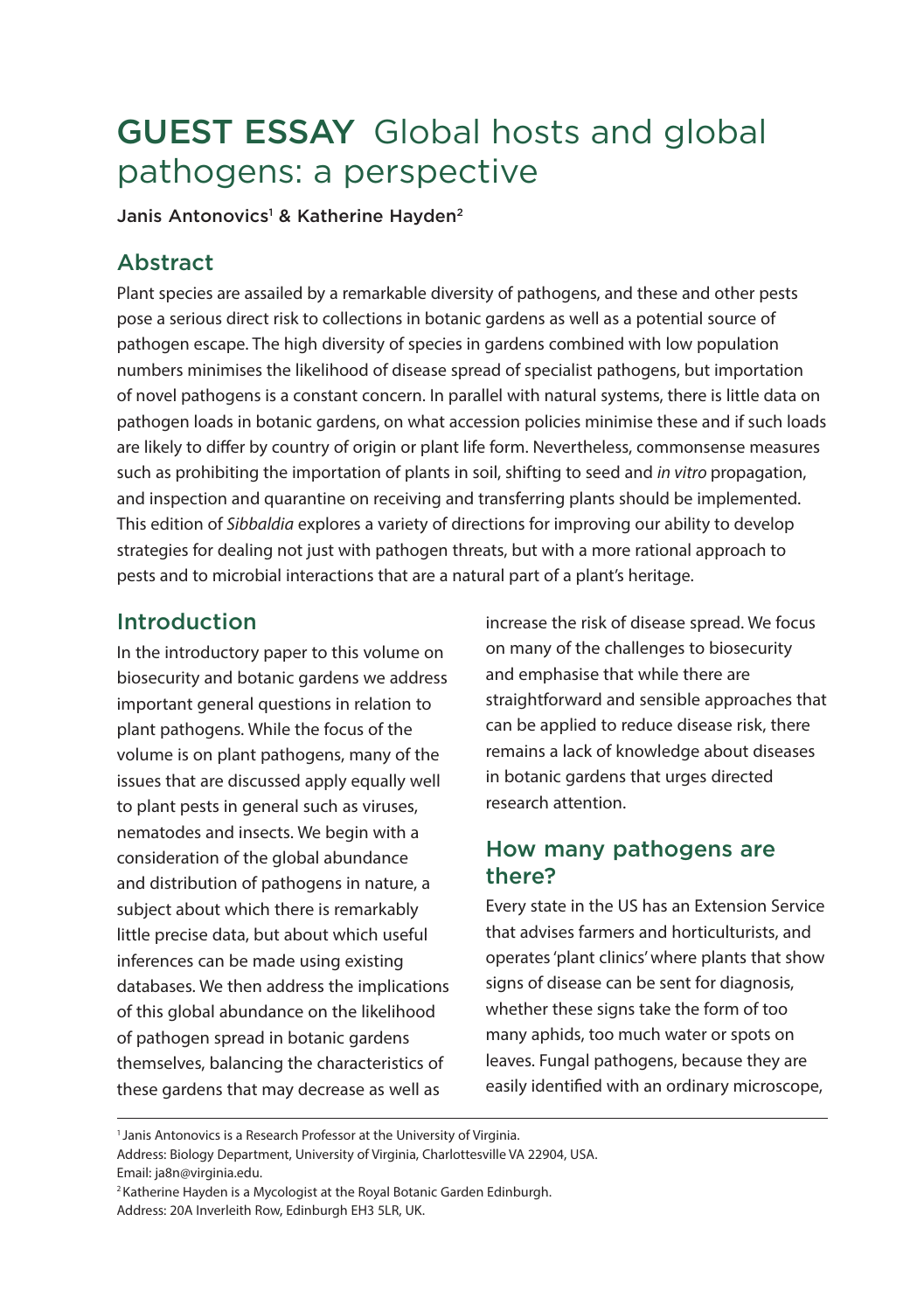have been recorded extensively, and this data is now available via an online platform (Farr & Rossman, 2019). This database gives us a chance to assess, at least for fungi, the number of species of pathogens that cause disease in a particular plant species. Let us consider how many fungal pathogens attack two important plant families, the Solanaceae (tomato) and the Brassicaceae (mustard): Fig. 1 shows one of the golden rules of disease, summarised by the aphorism "diseases are like the stars: the more you look, the more you see". The major predictor of how many pathogens have been found infecting a given host species is always how well that species has been studied. This is not just true for plant fungal diseases but extends to ectoparasites on rodents (Kuris & Blaustein, 1977), helminth species in birds (Walther

*et al*., 1995), infectious diseases of primates (Nunn & Altizer, 2006) and other studies of disease patterns in plants (Williams *et al*., 2011). Also evident from Fig. 1 is that crops fall on the same approximate linear trend as the wild species, showing that they are not necessarily getting more pathogens than wild species: it is simply that they have been studied more intensely. There are also curious, usually poorly understood differences in the susceptibility of different types of organisms to different pathogens, which here in Fig. 1 is seen as the susceptibility to fungal diseases of more species in the Brassicaceae relative to Solanaceae, especially when well studied. This figure also illustrates another golden rule: the number of species of pathogens that can potentially infect one host species is huge (note the log scale), and often surpasses



**Fig. 1** Number of fungal pathogens per species plotted against the number of citations for that species in *Biological Abstracts*, both scaled to  $log_{10}(x + 1)$ . Squares are species in the tomato family (Solanaceae) and the filled circles are species in the mustard family (Brassicaceae). Each point represents a plant species in the USA, with the four most extreme points in each family representing the indicated major crops in these families (Farr & Rossman, 2019). The slopes of the lines are significantly different (P=0.0053).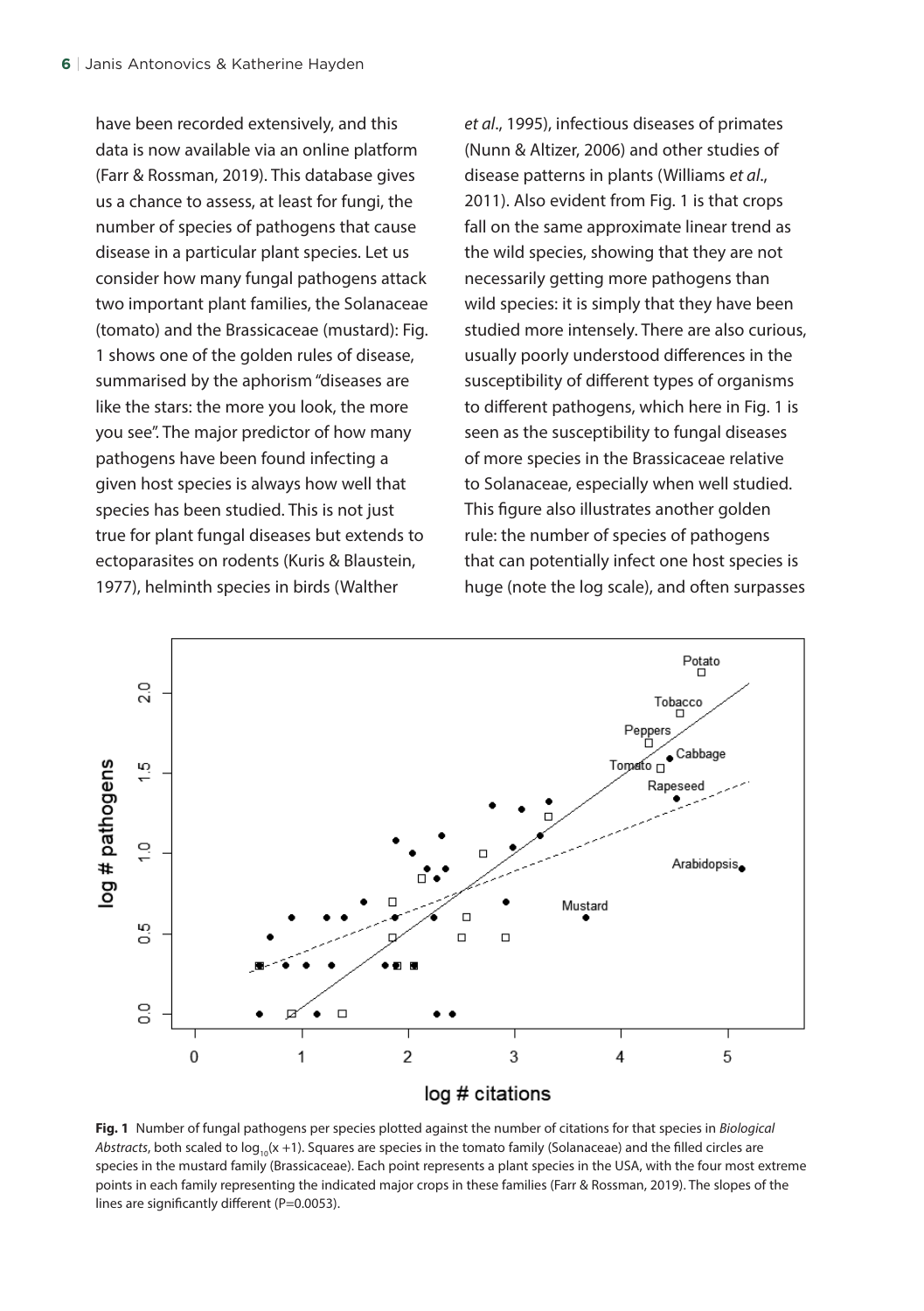a hundred for fungal diseases alone. In humans, the best-studied species, over 1,400 pathogens or parasites have been identified (Woolhouse & Gowtage-Sequeria, 2005) and, of these, nearly 300 appear in the Gideon database<sup>3</sup> which includes the diseases most frequently encountered in humans.

If we reverse the question and ask how many hosts are infected by a particular pathogen, the picture that emerges is that most pathogens and parasites tend to infect relatively few hosts. The data supporting this is not easy to obtain because generally hosts are not screened for all their pathogens, and not all pathogens are easy to identify. However, insects that are parasitic are readily identifiable to species, and an analysis of insects that are parasitic (Price, 1980) showed that 80 per cent were restricted to fewer than five host species, with the majority having only one host. Only a fraction of 1 per cent were parasitic on more than 50 species of host. Even in groups that are known to be broad generalists, specialism is relatively common. In species of the plant

pathogen *Phytophthora*, a comprehensive review from 1996 (Erwin & Ribeiro, 1996) and the recent USDA fungal database (Farr & Rossman, 2019) show a bimodal distribution similar to that of insect parasites, but with many more extreme generalists (Table 1).

These sources allow more detailed analysis of the principle that the more one looks, the more one sees, as well as other interesting trends (Fig. 2). Of the 161 *Phytophthora* species recognised today (USDA APHIS, 2019), only 42 had been described by 1991. Prior to 1930, more generalists were described than specialists (defined here as infecting fewer than five host genera), while nearly all the species described between 1930 and 1990 were specialists, such that in the later review (Erwin & Ribeiro, 1996) the two groups are approximately equal (Table 1). The post-1990 boom in the number of species (Fig. 2a) is no coincidence: DNA 'barcodes' were popularised for phylogenetic analysis and identification of fungi and oomycetes in that year (White *et al.*, 1990), and this new

| <b>Host range</b><br>of parasite | <b>Number of insect</b><br>parasite species with<br>a given host range | <b>Number of Phytophthora</b><br>species 1996 with a given<br>host range | <b>Number of Phytophthora</b><br>species 2019 with a given<br>host range |
|----------------------------------|------------------------------------------------------------------------|--------------------------------------------------------------------------|--------------------------------------------------------------------------|
|                                  | 494                                                                    | 12                                                                       | 39                                                                       |
| $\mathcal{P}$                    | 154                                                                    | 2                                                                        | 24                                                                       |
| 3                                | 89                                                                     | ξ                                                                        | 13                                                                       |
| 4                                | 71                                                                     | 3                                                                        | 8                                                                        |
| $5 - 10$                         | 112                                                                    | 5                                                                        | 21                                                                       |
| $11 - 50$                        | 46                                                                     | 11                                                                       | 21                                                                       |
| $>50$                            |                                                                        | 9                                                                        | 17                                                                       |

**Table 1** The number of parasite or pathogen species that have a given host range (i.e. the number of host species in which the parasite has been found to cause disease). The left-hand column shows the host range, and the other columns show how many insect parasite species (Price, 1980) and how many *Phytophthora* pathogen species have a given range. For *Phytophthora*, the host range is as recorded in two studies: Erwin & Ribeiro (1996) and Farr & Rossman (2019).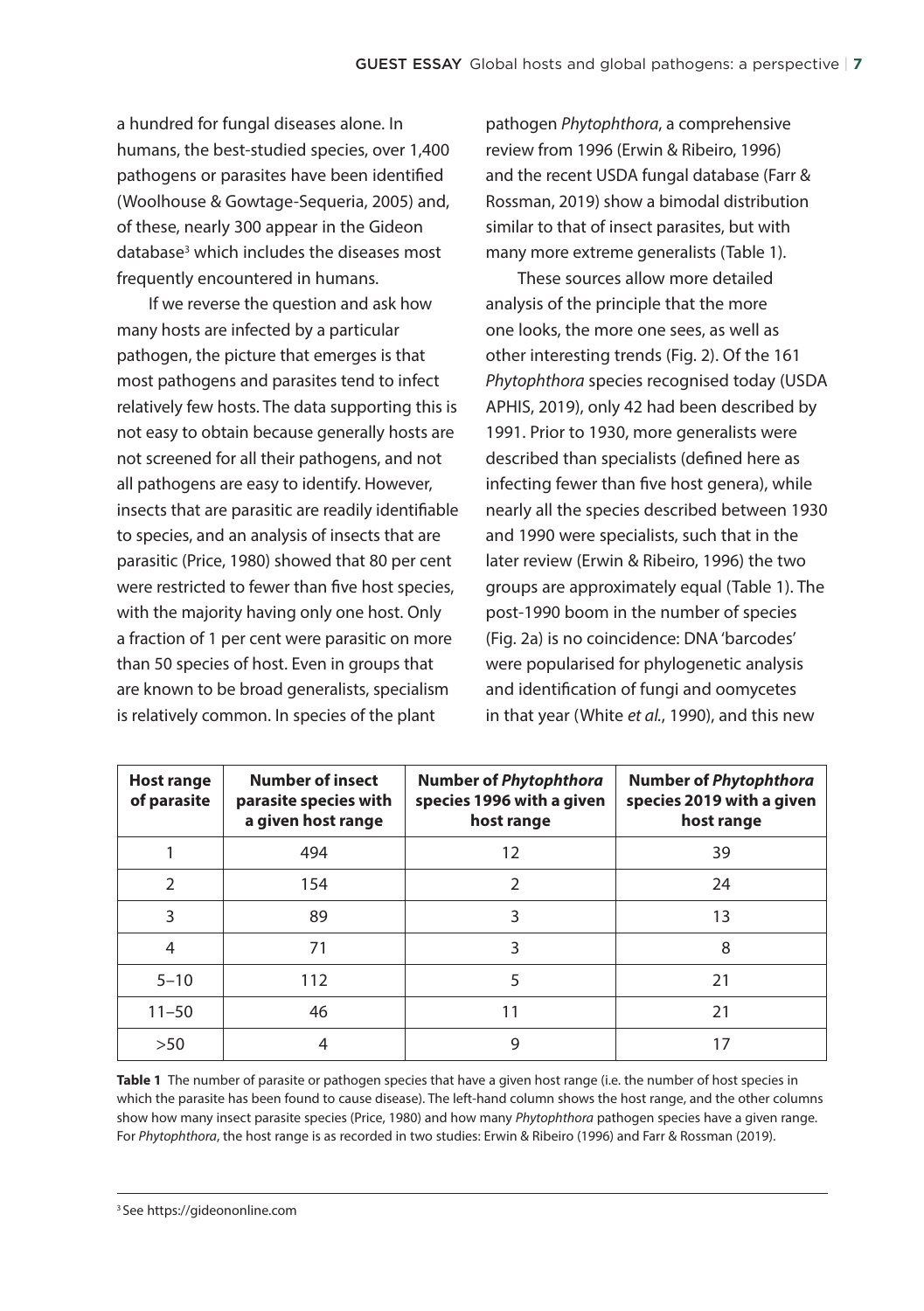

**Fig. 2** Temporal aspects of host relationships for *Phytophthora* species. Fig. 2a (left): the number of hosts currently reported (Farr & Rossman, 2019) by year of first species description, with a vertical line at the year 1991. Fig. 2b (right): graph illustrating the increase in the number of hosts currently recorded from those recorded in a previous comprehensive review (Erwin & Ribeiro, 1996). The solid red line has a slope of 1 and intercept 0, which would be expected if there was no change.

way of looking has allowed the definition of many species that previously had been lumped. Over roughly the same timescale there had also been an increased interest in plant diseases in natural ecosystems (Burdon, 1987; Gilbert, 2002), which opened up new systems for study. The number of hosts per pathogen increases over this later time period (Fig. 2b), but so does the number of specialist species described (Table 1; Fig. 2a).

This analysis shows that any one host species has many parasites that are often specialised to that host, and this number appears to be increasing as systematic studies of parasites become more thorough. It is therefore likely that the number of species that cause disease (what we loosely call pathogens or parasites) greatly exceed the number that are free living. What 'greatly exceeds' means in concrete terms is not known, and may depend on the scale and thoroughness of the study (Bordes & Morand, 2009), but detailed studies on salt marsh

communities have shown that there are almost as many species of visibly identifiable macro-parasites as species of free-living animal hosts, and this number would greatly increase if less easily detectable pathogens such as bacteria and viruses were included (Dobson *et al.*, 2008). Pathogens are often microscopic, and their symptoms may not be obvious (or the host may already be dead and unidentifiable!), but they are a major part of our biodiversity. Most of our information on the prevalence and diversity of pathogens comes from databases which are gathered for understanding pathogens important in medicine, agriculture and forestry. They are not an assessment of the relative abundance or impact, and we do not have perfect knowledge of the pathogens that could cause disease on every host species, the degree of damage they cause or their potential to transmit disease to other hosts. It is important to note that the above data does not imply that every individual in all populations of a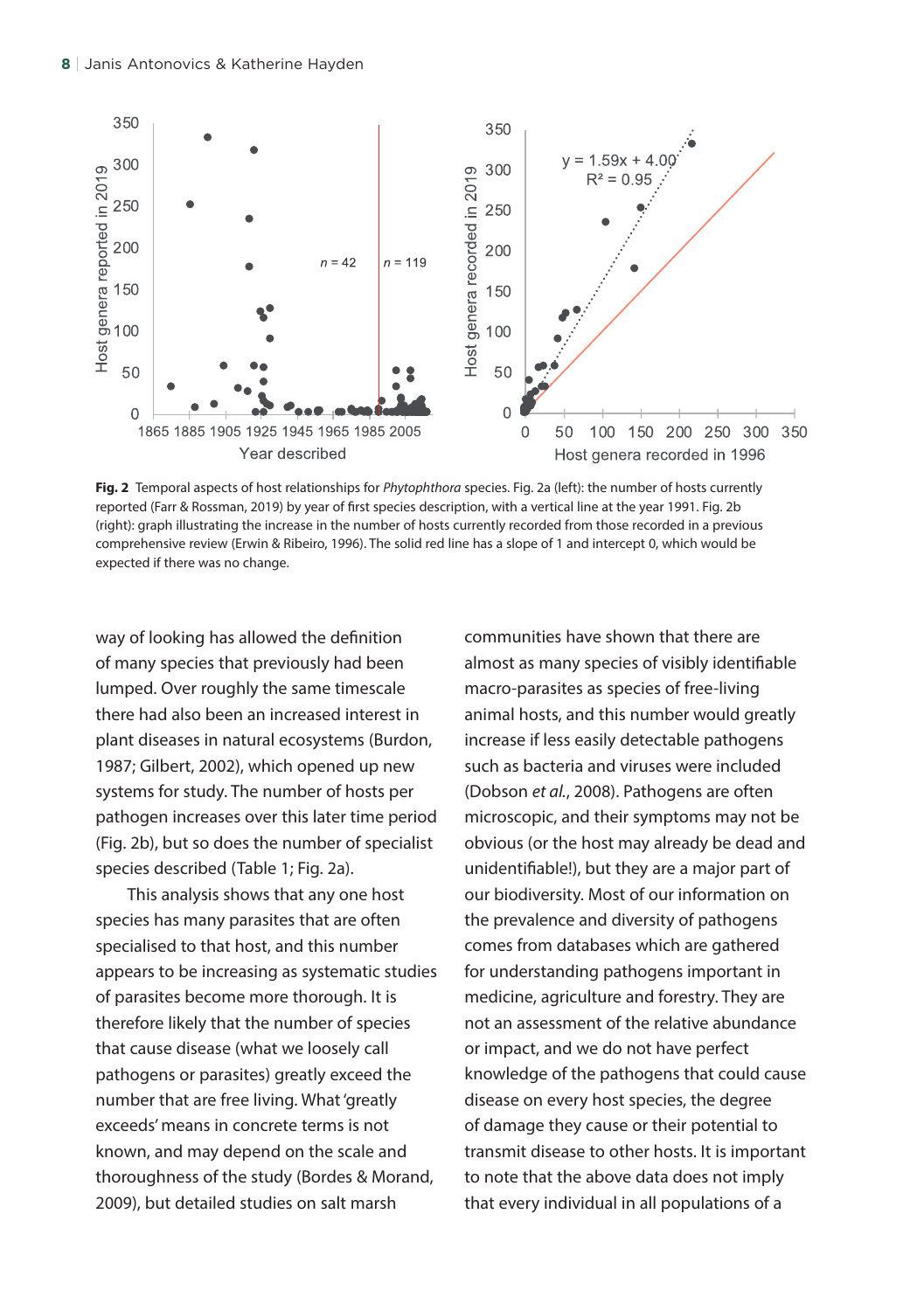species will be diseased by all its pathogens, because all pathogens certainly do not occur in every population, nor in every individual in a population.

Another key consideration is knowing the geographic distribution of pathogens that might pose risks not just for botanic gardens but also for agriculture and forestry. Obviously, knowledge of a pathogen's presence in a given geographic region can lead to appropriate precautions in collection and importation, but unfortunately gathering such knowledge is difficult and is rarely done except as a follow-up to prevent further spread of pathogens that have already caused serious outbreaks.

While perfect knowledge of pathogen distribution and abundance is unlikely, the International Plant Sentinel Network (IPSN), as reviewed by Marfleet & Sharrock in this issue, is a framework that harnesses the unique species assemblies of botanic gardens in order to make available this sort of information at least in the community of botanic gardens. We simply do not know the number of pathogens per plant or per plant species in botanic gardens, whether this is affected by accession route or origin, and how it relates to plant life form or planting density.

#### Are plant pathogens good or bad for the planet?

If plants and animals are abundant and good for the planet, are pathogens also good for the planet? When at a cocktail party either of us confesses that our research is on plant disease, the first question is nearly always "How are you trying to cure it?" The presumption is that the disease should be got rid of, but if diseases are that bad, why are there so many of them around? Even Linnaeus was puzzled as to why God

would have created "harmful insects", and he resolved this puzzle with the insight that they were "nature's police" (Wilcke, 1760), maintaining the balance of nature by keeping species numbers within limits. His ecological reasoning was probably sound. One of the hypotheses governing invasion biology is that the escape of invasive species from the pests and pathogens in their native habitats is a major contributor to the severity of invasions (Keane & Crawley, 2002). The growing consensus is that while pathogens have a detrimental effect on individuals (by definition), at the community level they probably increase species diversity, and in ecosystems they contribute positively to functions such as nutrient cycling and productivity (Gilbert 2002; Hudson *et al.*, 2006).

A more nuanced view of disease, beyond the simple dichotomy of good and evil, is clearly called for. A more accurate picture may be represented by Fig. 3 (purple line), where pathogens can be seen to be either highly detrimental or beneficial when moving from their impact on individuals to their effects on ecosystems. This individualto-ecosystem continuum also parallels the continuum where there is greater immediate human concern for the human than for the natural world (Fig. 3. blue line), with perhaps agriculture and forestry taking an intermediate role representing populations (crops) or communities (managed forests).

Whether a pathogen has a detrimental effect therefore depends not only on its interactions with the host within which it is found, but also on the larger ecological context within which we view the pathogen. It may also depend on the time scale from which we view the situation. The impact of a disease epidemic on our lives, whether on our personal health or our crop yields, can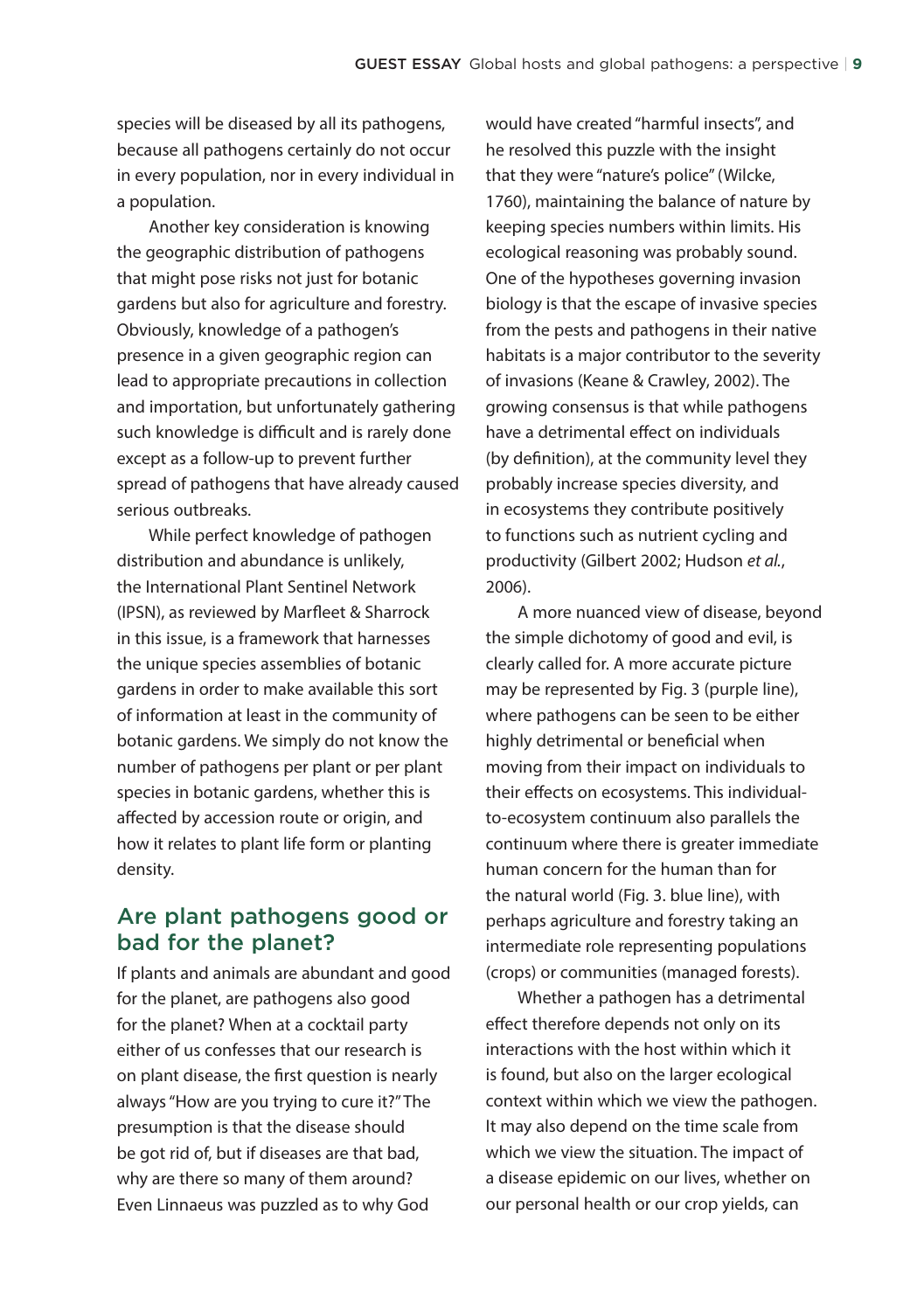

How we look at disease and 'health'

**Fig. 3** The purple line illustrates that whereas pathogens may have detrimental effects at the level of the individual, they may also have beneficial effects at the level of the ecosystem in terms of promoting species and genetic diversity and contributing to ecosystem services. The blue line illustrates that human concern is greatest at the level of pathogen effects on individuals (including themselves) and least at the level of their ecosystem effects, as reflected in the resources devoted to controlling pathogens in these different contexts.

indeed be desperate and demand immediate attention, whereas in the natural world epidemics may occur, but are likely to be transient over the long term because other species may then attack the pathogen, or because there is evolution of resistance. A species severely depleted by a pathogen may be replaced by others that perform similar ecosystem functions.

In the long term, pathogens may generate and maintain species and community diversity, but this does not obviate the fact that destructive epidemics, sometimes due to human-mediated introductions, do occur and result in negative effects, at least on the scale of human lifetimes. For example, the potential loss of *Fraxinus excelsior* (ash) from British woodlands due to the combined effects of *Hymenoscyphus fraxineus* (ash dieback) which we are now seeing and *Agrilus planipennis*  (emerald ash borer) which we will almost

surely see within a decade or so would have a negative impact on the communities they support (Mitchell *et al.*, 2014; Valenta *et al.*, 2017). There is evidence that loss of *Notholithocarpus densiflorus* (tanoaks) from coastal mixed evergreen forest in California results in a less diverse mycorrhizal community below ground (Bergemann & Garbelotto, 2006) in addition to shifts in the above-ground plant community (Metz *et al.*, 2012). In the United States, climate and land-use driven epidemics of bark beetles have contributed to catastrophic wildfires and resulted in a huge loss of stored carbon (Ghimire *et al.*, 2015).

In the long run, the communities and ecosystems will probably recover but not within a time scale that any human now alive will see. Pathogen introductions have had negative effects on animal populations as well as on their associated communities. Pathogens have been catastrophic for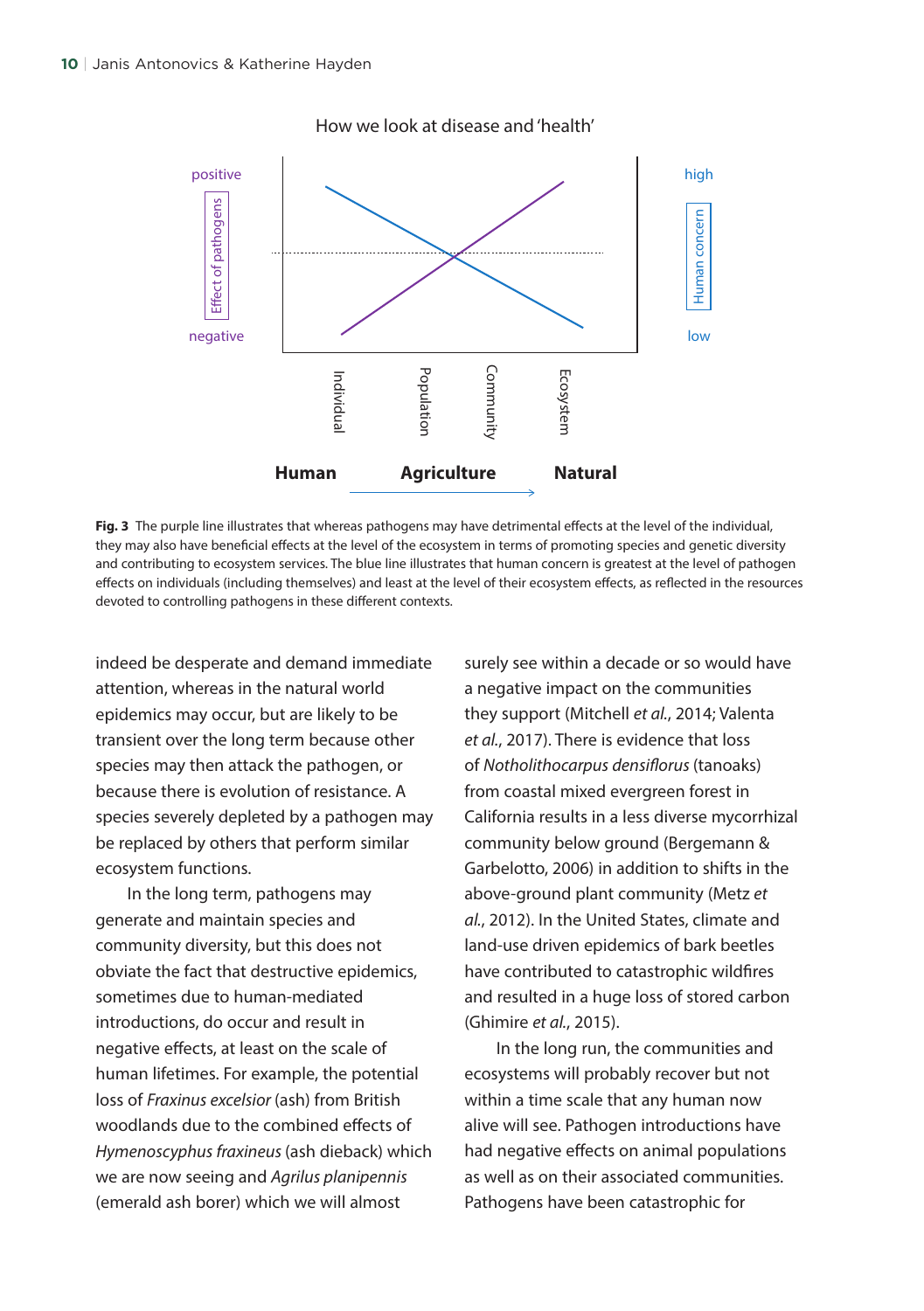amphibian diversity, with the movement of two fungal species having contributed to extinctions and mass declines worldwide (Scheele *et al.*, 2019), while *Myotis lucifugus* (North American little brown bats) are facing population extirpations from another introduced fungal pathogen (Frick *et al.*, 2010). In the United Kingdom, the replacement of red squirrels by introduced grey squirrels, which are more destructive to trees and contribute to the decline of oaks, has been aided by squirrel pox, which grey squirrels tolerate but red squirrels do not (Chantrey *et al.*, 2014).

Even 'rare' pathogens can have a substantial impact on the abundance of their hosts. The naturally occurring fungal disease anther-smut had a strongly negative impact on the regional abundance of its host, even though only about 20 per cent of the populations were diseased, and then only 20 per cent of the individuals in these populations had the disease (Antonovics, 1999, 2004). Randomly sampling any individual to examine would have resulted in only a 4 per cent chance of finding anther-smut on it, easily leading to the erroneous conclusion that because it is rare the disease is having little impact on its host!

While we can agree on some broad generalisations about pathogens and their hosts, the danger of pathogens is ever present not only because of their huge diversity and potential for evolution, but also because human-mediated processes such as global trade and ecological disturbance expose human activities to pathogens that might otherwise remain largely confined to natural populations.

### Where do botanic gardens fit in?

Among the many activities of botanic gardens, an important component is the opportunity to champion the natural biodiversity of plants to the public. This involves introducing plants from nature into the human environment. However, botanic gardens cannot easily be characterised on the continuum between the human and natural world. They are not urgent needs but long-term treasures. It is more accurate to see them as providing functions, one could say transactions, across this human-to-natural interface rather than being at one set point on the continuum between them (Fig. 4).

Two characteristics of botanic gardens set them apart from agricultural and natural systems: a high plant diversity and a substantial process of plant movement often at an international level. Because of these features, there is a temptation to panic and



**Fig. 4** Illustration of how botanic gardens act as a bridge for transactions between human populations and natural populations. The purposes of these transactions include research, education and enjoyment, as well as a better understanding of nature including its conservation.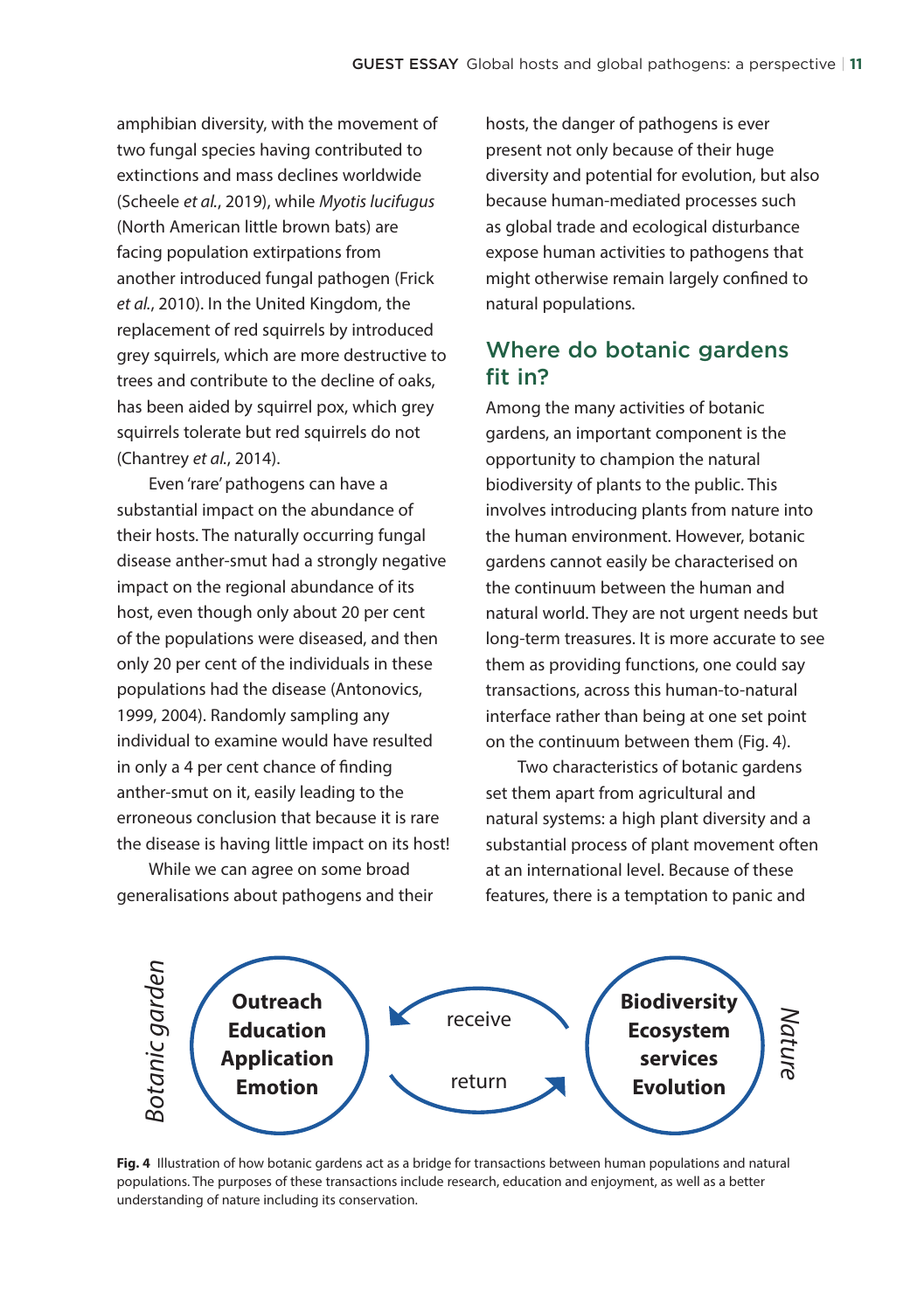view botanic gardens as a potential breeding ground for a soup of alien diseases. However, there are several good reasons for thinking that plant disease epidemics may be less frequent in botanic gardens than in nature, and certainly less than in agricultural and managed forest systems.

In botanic gardens, plant species diversity is very high. For example, there are currently 13,750 plant species in the living collections at the Royal Botanic Garden Edinburgh (RBGE), more than four times the number growing wild in the British Isles. However, the numbers per species are generally low, with often only one or two exemplars, and they are generally planted in relatively small patches. For most specialised pathogens, the numbers of hosts in a botanic garden would be too small to sustain a pathogen population that was highly specialised on that host species. This is in great contrast to crops, where often one species is grown at a high density over a large area, and epidemics, when they do occur, can be severe.

Nonetheless, botanic gardens and arboreta often function as nurseries, and there may be larger plantings of common ornamental species. For example, *Buxus* spp. (box) hedges are the subject of a fascinating story of a disease's decline and subsequent uptick associated with introduction of a new causal species (see Sharp *et al.*'s paper in this issue). Furthermore, links and sharing among gardens can act to increase the effective population size of species that are rare in any one location and may create transmission corridors for pathogens. In some cases, curatorial decisions can be made to decrease host density in order to control specialist pathogens to protect the collection as well as the environment. For example, the Fort Worth Botanic Garden in Texas uprooted and spread out its rose collection to suppress

the transmission of rose rosette virus (McConnaughey, 2018).

The high species diversity in botanic gardens provides an advantage in the face of a specialist pathogen, but it also brings species together that would not normally interact, and there is a higher chance of cross-species transmission, particularly when closely related species are displayed together. The factors that determine whether a microbe can interact with a potential host are not necessarily fixed (Heath, 1981; Best *et al.*, 2010; Antonovics *et al.*, 2013; Bettgenhaeuser *et al.*, 2014), and host jumps are well documented over large phylogenetic distances (Raffaele *et al.*, 2010; McTaggart *et al.*, 2015) as well as over more recent timescales (Slippers *et al.*, 2005; Brasier & Webber, 2010; Gladieux *et al.*, 2015). Most microbes have rapid life histories, and evolutionary meaningful changes can occur over months or a few years (Gilbert, 2002; Gladieux *et al.*, 2015).

Just as the diversity in gardens may have a positive influence on cross-species disease transmission, international movement seems highly dangerous, and is recognised to be so in international permitting requirements and quarantine regulations. For example, European statutory measures are already in place to control *Xylella fastidiosa,* a serious bacterial pathogen of grapevines and olives, and involve destruction of host plants within 100 m of an infected plant (Commission Implementing Decision (EU) 2015/789, 2015).

However, introduction of alien species can be carried out in ways that reduce risk (see Hayden's and Summerell & Liew's papers in this issue). As pointed out above, it is highly unlikely that an individual will harbour more than a handful of all the pathogens that could affect the species, and when living plants are moved from nature into a botanic garden, it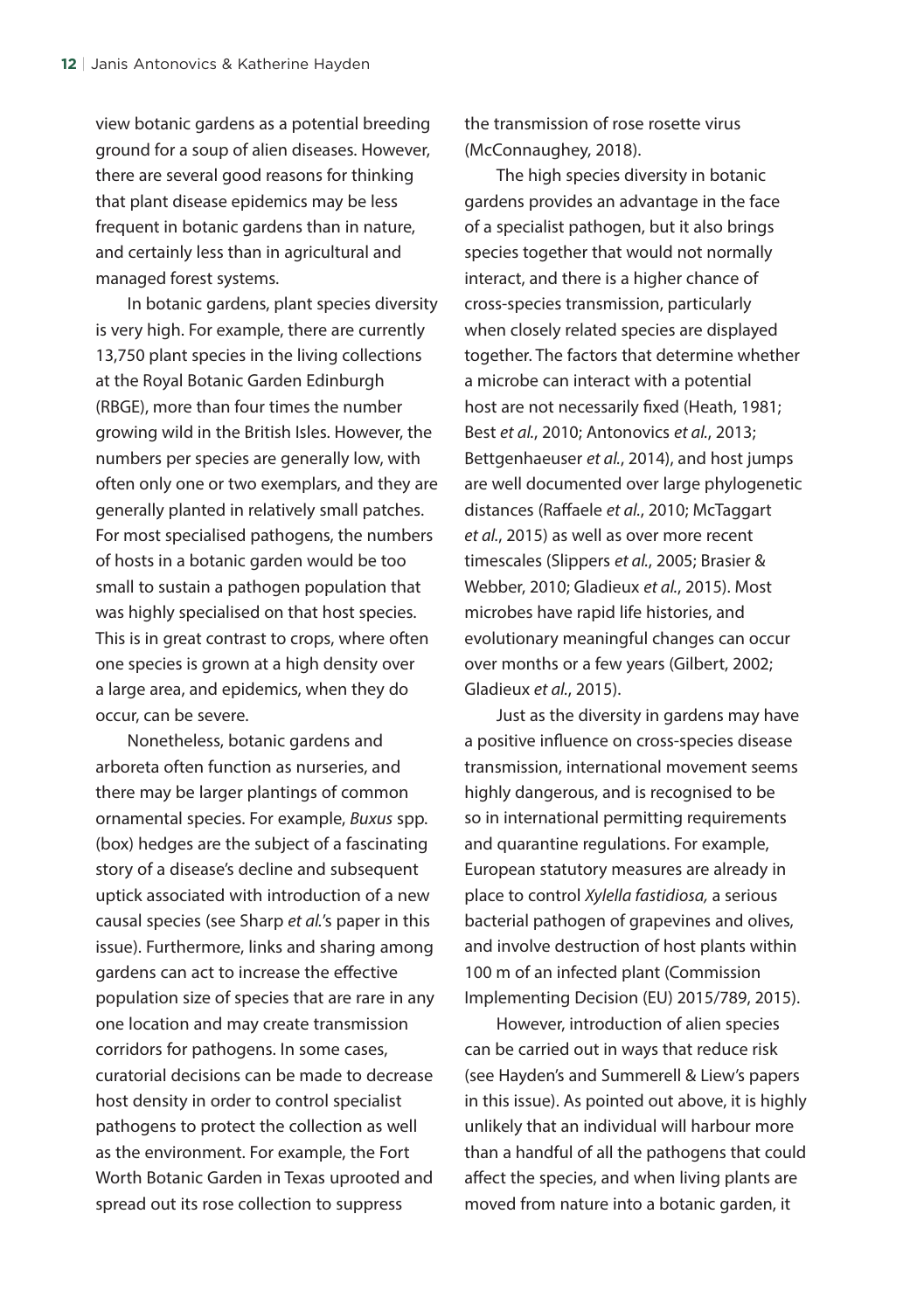is likely that many of their pathogens will be left behind. However, as far as we know, the thoroughness of this process has never been quantified. Additionally, most accessions in a botanic garden are started from seed. For example, of RBGE's 1,329 new accessions in 2018, around 1,040 (or over 75 per cent) were grown from seed. Most pathogens are not transmitted in seeds, but there have been important and consequential exceptions (Franić *et al.*, 2019; Liebhold *et al.*, 2012; Santini *et al.*, 2013; Matsushita & Tsuda, 2016; Skelton *et al.*, 2019) so care and quarantine are still important. Moreover, insect pests commonly attack seeds and fruits, and the latter additionally carry maternal tissue that may be infected.

One of the largest risks comes from pathogens in soil associated with the roots of transplanted or potted plants, and it is perhaps no coincidence that many of the papers in this issue are concerned with managing soil-borne transmission. This is because even a gram of soil may contain thousands of microorganisms including soil-borne pathogens, nematodes and seeds of invasive plants (McNeill *et al.*, 2011). Green *et al*., in this issue, document the high diversity of *Phytophthora* pathogens that can be found in soil in garden environments, and how historic links among gardens are reflected in those assemblages, while, also in this issue, Frankel *et al*. present a case study of transmission of these pathogens from and among conservation nurseries.

#### **Challenges**

One of the most basic challenges is simply establishing the identity and prevalence of pathogens in botanic gardens. This remains an important research goal. In a botanic garden there is also added information on the numbers and ages of the individuals involved, and they may be observed with greater care and frequency. Fungal and oomycete pathogens, especially if sporulating, are often identifiable to family or even genus by light microscopy, but this is impossible with viruses or bacteria. The use of DNA sequence data is central, but linking sequence data to pathogen identification may still not be straightforward. There is the additional problem of translating sequence data to pathogen effect and the development of "pathogenicity prediction tools" to identify which sequenced groups are likely to be harmful or not (MacDiarmid, 2013).

Unlike in many crop and horticultural organisations, the diverse accessions in botanic gardens do not come with a wealth of prior background information and knowledge that forms the basis of disease diagnosis. A plant introduced from the wild may become sickly or may develop symptoms, but it is often hard to be specific about the cause or even whether it is an organism co-introduced with that plant. Many of the projects of the IPSN (see Marfleet & Sharrock's paper in this issue) aim to facilitate identifying the causes of disease, but this paper also highlights the difficulty, time and expense that can be involved in accurate identification.

This is additionally so because plants harbour a large diversity of micro-organisms that produce no disease symptoms and may be relatively harmless or even beneficial. Distinguishing such 'endophytes' from true pathogens requires extensive experimental work based on culture and inoculation and is complicated by the fluidity with which microbes may be endophytic in one context and pathogenic in another.

An understudied factor in the context of botanic gardens is whether there are negative consequences of importing plants without their commensal partners: can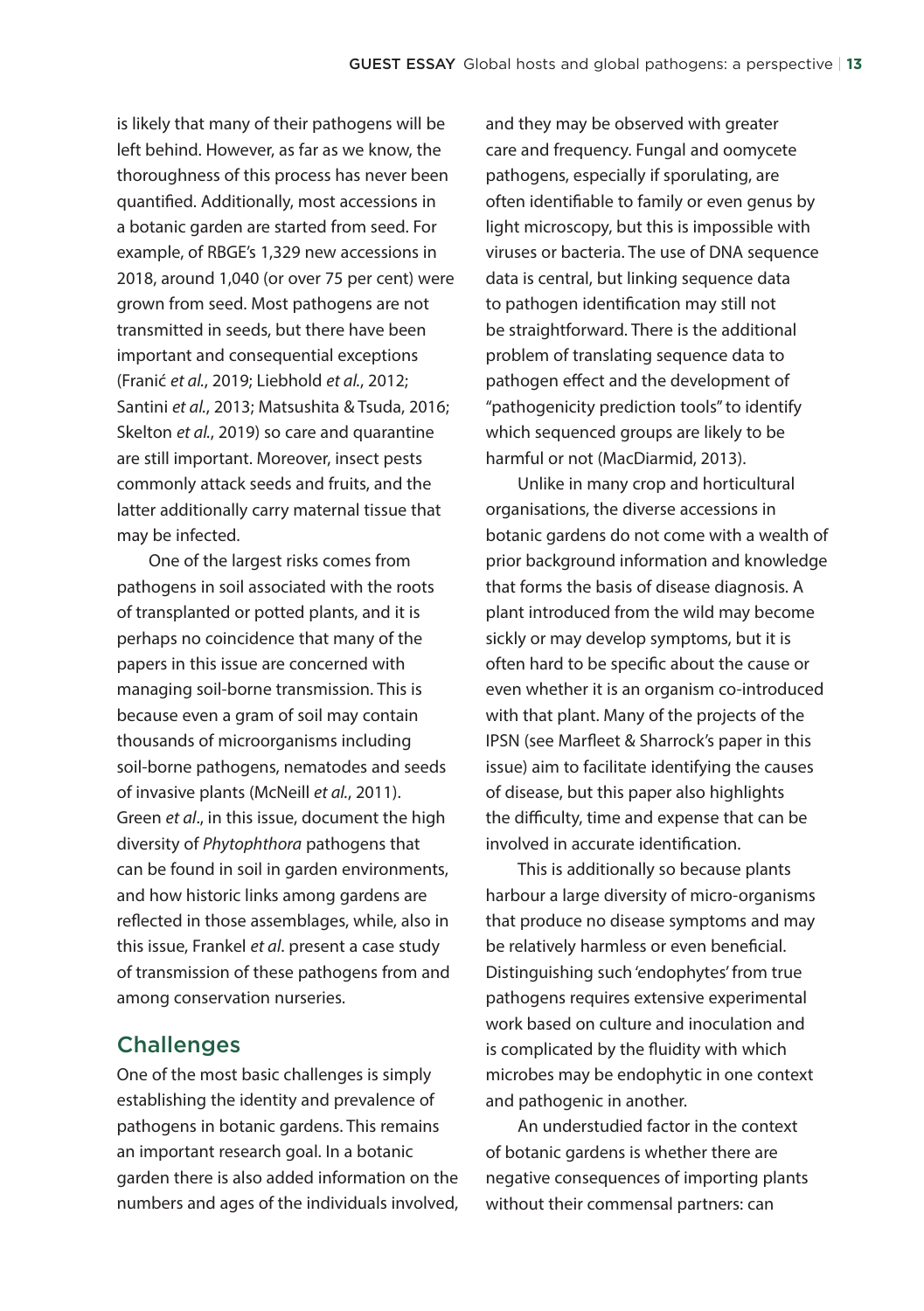plants be healthy without their endophytic and mycorrhizal associates? Species-specific bacterial and fungal soil communities have been demonstrated to be important in the establishment of translocated *Wollemia nobilis* (Rigg *et al.*, 2017) and fungal endophytes have been shown to improve the vigour of glasshouse-grown, fungicide-treated plants of conservation concern in Hawaii (Zahn & Amend, 2017). Ultimately, a more nuanced and informed approach, rather than complete exclusion of microbial associates, may be desirable, but again this requires the kind of precise knowledge about plant microbial associations that we do not yet have.

Another challenge is preventing pathogen escape from botanic gardens themselves. The risk factors involved in disease escape from botanic gardens has rarely been assessed quantitatively, and worst-case scenarios dominate the discussions. The classic example of this is *Cryphonectria parasitica* (chestnut blight) which killed 3.6 million ha of *Castanea dentata* (American chestnut) in the space of 50 years (Anagnostakis, 1987). It was first observed at the New York Zoological Garden on American chestnuts and was hypothesised to have been imported on *Castanea mollissima* (Chinese chestnuts), perhaps as part of the collections from China on behalf of the USDA. This story is repeated in lectures and textbooks on plant disease. However, recent genetic work suggests that the *C. parasitica* genotypes that eventually established in the US came not from China but from Japan as well as from another unsampled population (Dutech *et al.*, 2012). So even in this oft-cited example of a putative escape from a botanical garden, it remains unclear exactly which imports were responsible for the epidemic. The fungus does not cause noticeable damage to the species on which it was probably imported; it was

only after being transmitted to American chestnuts that it emerged as a noxious disease.

With human diseases, there is the tendency to attribute the origin of a disease to a country other than one's own. Similarly, a botanic garden could easily be blamed for any local disease outbreak. A sticky and unanswered question is the 'ethics of looking'. As shown above, we know that when we look for pathogens, we tend to find them. Looking for pathogens is undoubtedly good practice, but when we find them, are we going to be unjustifiably blamed for their occurrence? For example, the New Zealand flatworm was first recorded in Scotland in 1965 at RBGE, and while it can't be proven if this was a first occurrence or merely a first record, there is strong evidence that the flatworm's early spread in Scotland was through the horticultural trade (Boag & Yeates, 2001).

#### **Conclusion**

We have strongly argued that botanic gardens should not be viewed as rampant breeding grounds for a soup of alien diseases. However, they can still import and spread pests and pathogens, so precautions are called for. Expectations are also not evidence; nor are they precise probabilities and the reality is that we currently do not have the data to make quantitative assessments of risk that pathogens pose to botanic gardens or the degree to which botanic gardens may contribute to the dissemination of plant diseases. It could even be said that the main enemy right now is not any one pathogen, but our ignorance of the threats we are facing.

Botanic gardens receive nature, give back to nature and express nature in an accessible and aesthetically pleasing human context. How a botanic garden functions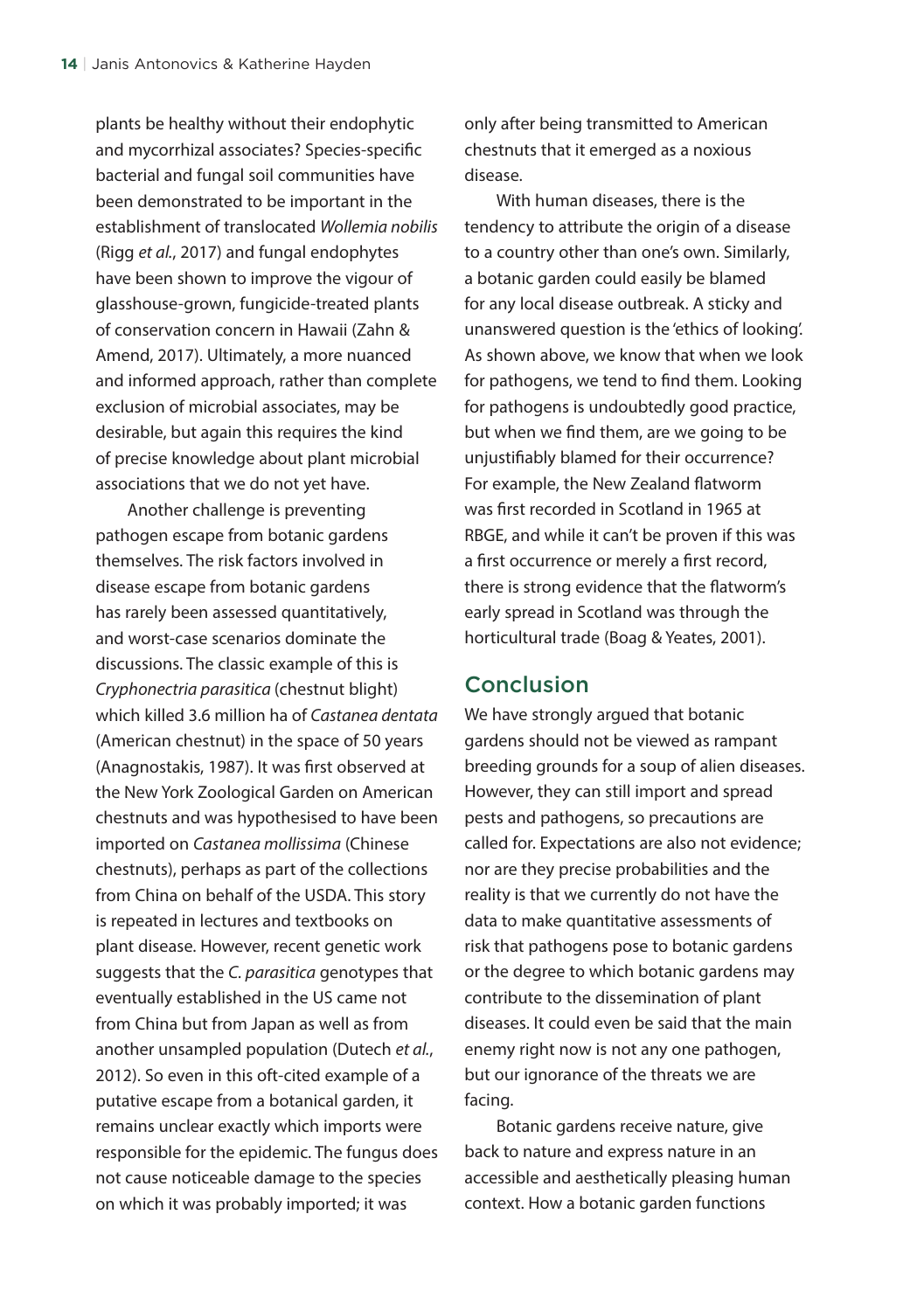in the context of a global threat from plant pathogens is an increasingly urgent concern, and it is important to assess the strategies that can be best adopted to meet those threats. Even in the absence of precise measures of disease risk, there are sensible measures that any garden can take to minimise risks, for example, to prohibit the importation of plants in soil (if not already prohibited by the plant health authority), to shift propagation to seed and *in vitro* methods, and through inspection and quarantine periods both when receiving and transferring plants to other sites. While not a complete elimination of transmission risk, these measures will inevitably reduce the number of pests and pathogens imported with collections. The case studies in this issue show that botanic gardens are anxious to establish evidence-based and rational procedures whereby they can reduce the opportunities for transmission of pathogens from wild-collected plants.

# References

**ANAGNOSTAKIS, S.L. (1987).** Chestnut blight: the classical problem of an introduced pathogen. *Mycologia*, 79(1): 23–37.

**ANTONOVICS, J. (1999).** Pathogens and plant population dynamics: the effects of resistance genes on numbers and distribution. In: TRAYNOR, P.M. & WESTWOOD, H.H. (eds), *Ecological Effects of Pest Resistance Genes in Managed Ecosystems*. Information Systems for Biotechnology, Blacksburg, VA, pp. 49–55.

**ANTONOVICS, J. (2004).** Long term study of a plant-pathogen metapopulation. In: HANSKI, I. & GAGGIOTTI, O. (eds), *Ecology, Genetics, and Evolution of Metapopulations*. Academic Press, Cambridge, MA, pp. 471–488.

**ANTONOVICS, J., BOOTS, M., EBERT, D., KOSKELLA, B., POSS, M. & SADD, B.M. (2013).** The origin of specificity by means of natural selection: Evolved and nonhost resistance in host– pathogen interactions. *Evolution*, 67(1): 1–9.

**BERGEMANN, S.E. & GARBELOTTO, M. (2006).** High diversity of fungi recovered from the roots of mature tanoak (*Lithocarpus densiflorus*) in northern California. *Canadian Journal of Botany*, 84(9): 1380–1394.

**BEST, A., WHITE, A., KISDI, É., ANTONOVICS, J., BROCKHURST, M.A. & BOOTS, M. (2010).** The evolution of host‐parasite range. *The American Naturalist*, 176(1): 63–71.

**BETTGENHAEUSER, J., GILBERT, B., AYLIFFE, M. & MOSCOU, M.J. (2014).** Nonhost resistance to rust pathogens – a continuation of continua. *Frontiers in Plant Science*, 5. https://doi.org/10.3389/ fpls.2014.00664.

**BOAG, B. & YEATES, G.W. (2001).** The potential impact of the New Zealand flatworm, a predator of earthworms, in Western Europe. *Ecological Applications*, 11(5): 1276–1286.

**BORDES, F. & MORAND, S. (2009).** Parasite diversity: an overlooked metric of parasite pressure? *Oikos*, 118: 801–806.

**BRASIER, C. & WEBBER, J. (2010).** Plant pathology: Sudden larch death. *Nature*, 466(7308): 824–825.

**BURDON, J.J. (1987).** *Diseases and Plant Population Biology*. Cambridge University Press, Cambridge & New York.

**CHANTREY, J., DALE, T.D., READ, J.M., WHITE, S., WHITFIELD, F., JONES, D., MCINNES, C.J. & BEGON, M. (2014).** European red squirrel population dynamics driven by squirrelpox at a gray squirrel invasion interface. *Ecology and Evolution*, 4(19): 3788–3799.

**DOBSON, A., LAFFERTY, K.D., KURIS, A.M., HECHINGER, R.F. & JETZ, W. (2008).** Homage to Linnaeus: How many parasites? How many hosts? *Proceedings of the National Academy of Sciences USA*, 105: 11482–11489.

**DUTECH, C., BARRÈS, B., BRIDIER, J., ROBIN, C., MILGROOM, M.G. & RAVIGNÉ, V. (2012).** The chestnut blight fungus world tour: successive introduction events from diverse origins in an invasive plant fungal pathogen. *Molecular Ecology*, 21(16): 3931–3946.

**ERWIN, D.C. & RIBEIRO, O.K. (1996).** *Phytophthora Diseases Worldwide*. APS Press, St. Paul, MN.

**FARR, D. & ROSSMAN, A. (2019).** U.S. National Fungus Collections Fungus-Host Database.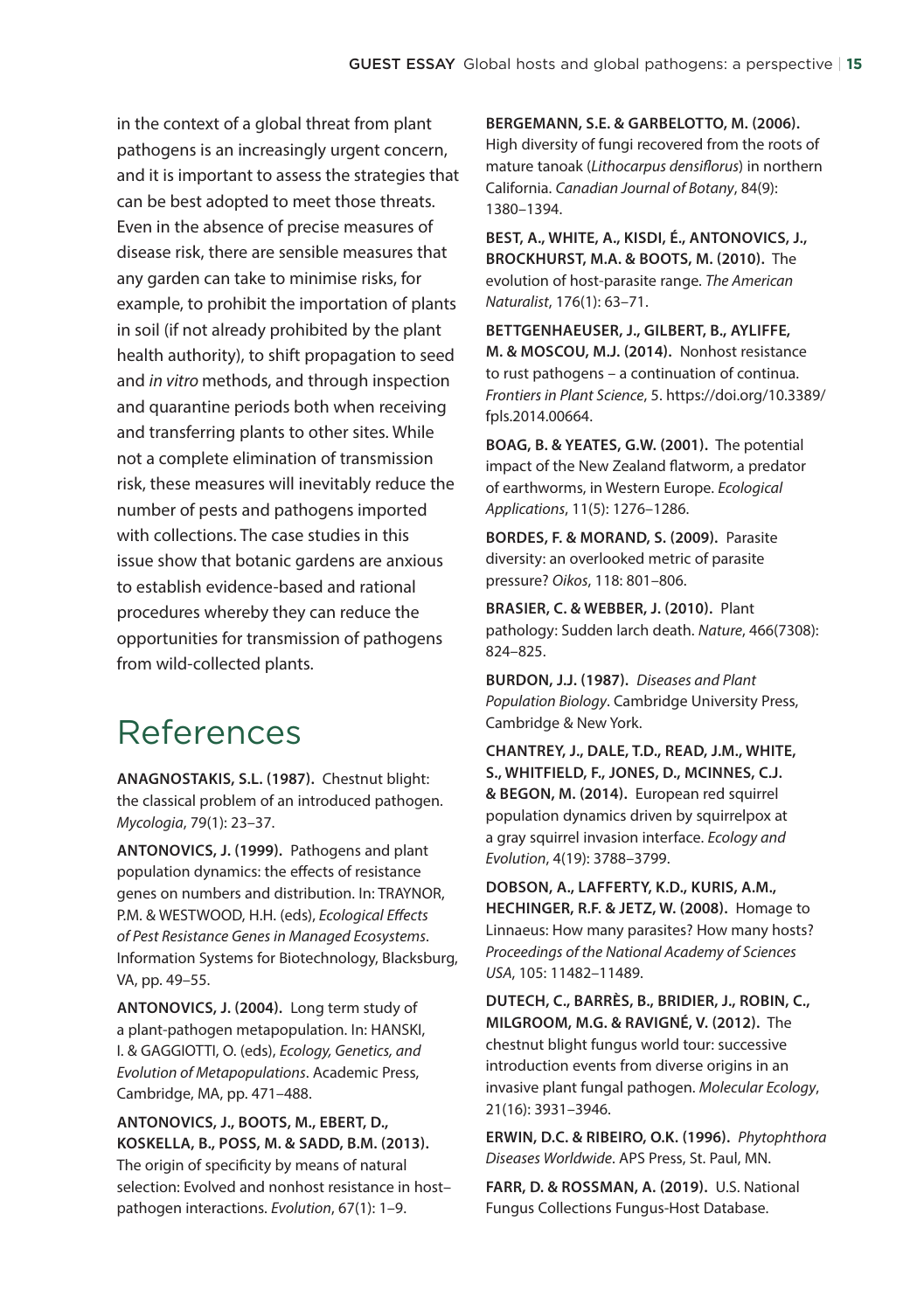Available online: https://nt.ars-grin.gov/ fungaldatabases/fungushost/fungushost.cfm (accessed August 2019).

**FRANIĆ, I., PROSPERO, S., HARTMANN, M., ALLAN, E., AUGER‐ROZENBERG, M.-A., GRÜNWALD, N.J., KENIS, M., ROQUES, A., SCHNEIDER, S., SNIEZKO, R., WILLIAMS, W. & ESCHEN, R. (2019).** Are traded forest tree seeds a potential source of nonnative pests? *Ecological Applications*, 29(7). https://doi.org/10.1002/ eap.1971.

**FRICK, W.F., POLLOCK, J.F., HICKS, A.C., LANGWIG, K.E., REYNOLDS, D.S., TURNER, G.G., BUTCHKOSKI, C.M. & KUNZ, T.H. (2010).** An emerging disease causes regional population collapse of a common North American bat species. *Science*, 329(5992): 679–682.

**GHIMIRE, B., WILLIAMS, C.A., COLLATZ, G.J., VANDERHOOF, M., ROGAN, J., KULAKOWSKI, D. & MASEK, J.G. (2015).** Large carbon release legacy from bark beetle outbreaks across Western United States. *Global Change Biology*, 21(8): 3087–3101.

**GILBERT, G. (2002).** Evolutionary ecology of plant diseases in natural ecosystems. *Annual Review of Phytopathology*, 40: 13–43.

**GLADIEUX, P., FEURTEY, A., HOOD, M.E., SNIRC, A., CLAVEL, J., DUTECH, C., ROY, M. & GIRAUD, T. (2015).** The population biology of fungal invasions. *Molecular Ecology*, 24(9): 1969–1986.

**HEATH, M.C. (1981).** A generalized concept of host-parasite specficity. *Phytopathology*, 71(11): 1121–1123.

**HUDSON, P.J., DOBSON, A.P. & LAFFERTY, K.D. (2006).** Is a healthy ecosystem one that is rich in parasites? *Trends in Ecology & Evolution*, 21: 381–385.

**KEANE, R.M. & CRAWLEY, M.J. (2002).** Exotic plant invasions and the enemy release hypothesis. *Trends in Ecology & Evolution*, 17(4): 164–170.

**KURIS, A.M. & BLAUSTEIN, A.R. (1977).** Ectoparasitic mites on rodents: application of the island biogeography theory. *Science*, 195: 596–598.

**LIEBHOLD, A.M., BROCKERHOFF, E.G., GARRETT, L.J., PARKE, J.L. & BRITTON, K.O. (2012).** Live plant imports: the major pathway for forest insect and pathogen invasions of the US. *Frontiers in Ecology and the Environment*, 10: 135–143.

**MATSUSHITA, Y. & TSUDA, S. (2016).** Seed transmission of potato spindle tuber viroid, tomato chlorotic dwarf viroid, tomato apical stunt viroid, and Columnea latent viroid in horticultural plants. *European Journal of Plant Pathology*, 145: 1007-1011.

**MCCONNAUGHEY, J. (2018).** Deadly plant disease threatens \$250M rose business. AP News. Available online: https://apnews.com/843d47f487314ca5bb8 9c47c70538be9 (accessed July 2019).

**MACDIARMID, R., RODONI, B., MELCHER, U., OCHOA-CORONA, F. & ROOSINCK, M. (2013).** Biosecurity implications of new technology and discovery in plant virus research. *PLOS Pathogens*, 9(8). https://doi.org/10.1371/journal.ppat.1003337.

**MCNEILL, M., PHILLIPS, C., YOUNG, S., SHAH, F., AALDERS, L., BELL, N., GERARD, E. & LITTLEJOHN, R. (2011).** Transportation of nonindigenous species via soil on international aircraft passengers' footwear. *Biological Invasions*, 13(12): 2799–2815.

**MCTAGGART, A.R., SHIVAS, R.G., VAN DER NEST, M.A., ROUX, J., WINGFIELD, B.D. & WINGFIELD, M.J. (2015).** Host jumps shaped the diversity of extant rust fungi (Pucciniales). *New Phytologist*, 209(3): 1149–1158.

**METZ, M.R., FRANGIOSO, K.M., WICKLAND, A.C., MEENTEMEYER, R.K. & RIZZO, D.M. (2012).** An emergent disease causes directional changes in forest species composition in coastal California. *Ecosphere*, 3(10): 1–23.

**MITCHELL, R.J., BEATON, J.K., BELLAMY, P.E., BROOME, A., CHETCUTI, J., EATON, S., ELLIS, C.J., GIMONA, A., HARMER, R., HESTER, A.J., HEWISON, R.L., HODGETTS, N.G.** *ET AL.* **(2014).** Ash dieback in the UK: A review of the ecological and conservation implications and potential management options. *Biological Conservation*, 175: 95–109.

**NUNN, C. & ALTIZER, S. (2006).** *Infectious Diseases in Primates: Behavior, Ecology and Evolution.* Oxford University Press, Oxford.

**PRICE, P.W. (1980).** *Evolutionary Biology of Parasites*. Princeton University Press, Princeton, NJ.

**RAFFAELE, S., FARRER, R.A., CANO, L.M., STUDHOLME, D.J., MACLEAN, D., THINES, M., JIANG, R.H.Y., ZODY, M.C., KUNJETI, S.G., DONOFRIO, N.M., MEYERS, B.C., NUSBAUM, C. &**